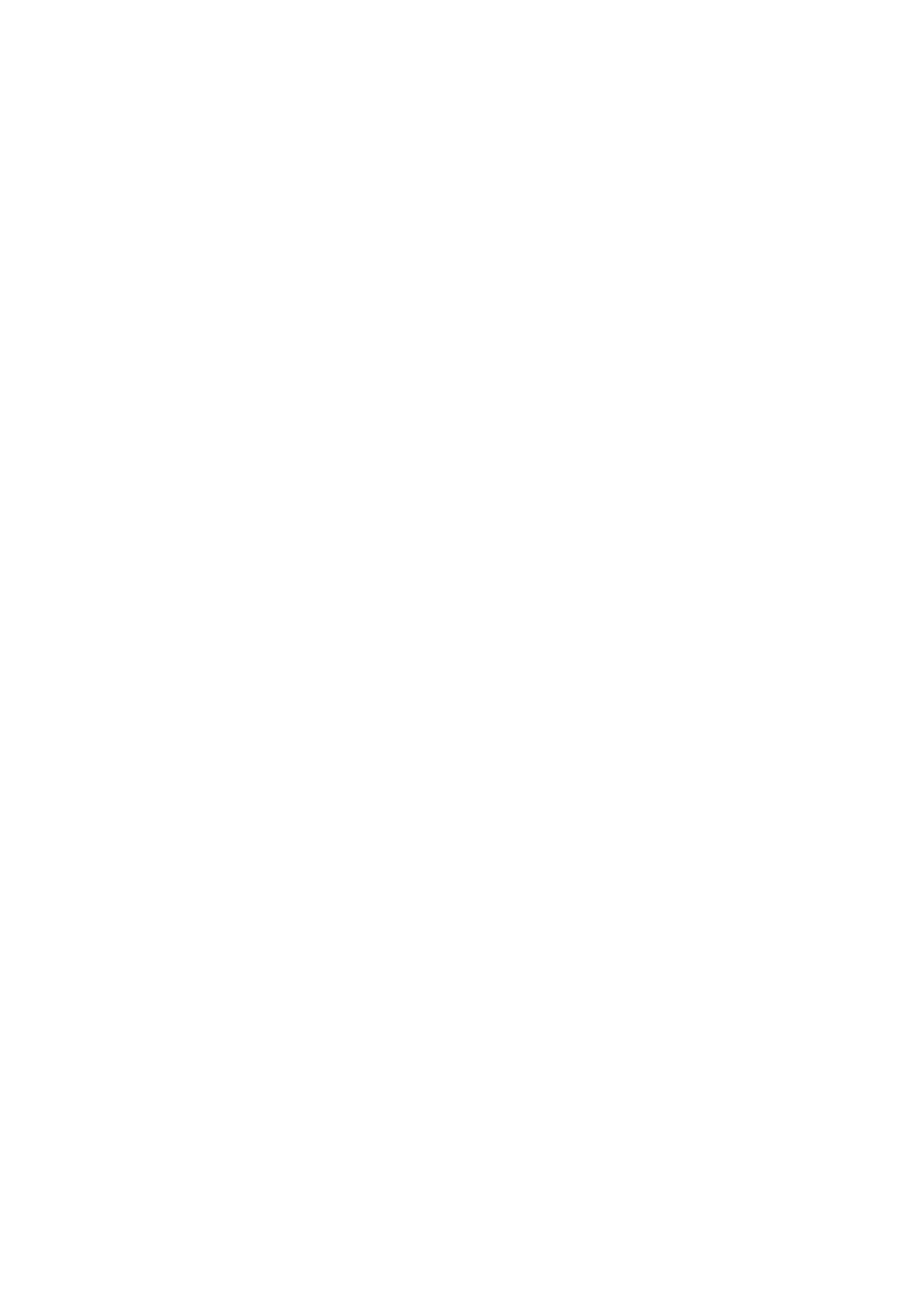# European University Institute **Robert Schuman Centre for Advanced Studies**

Global Governance Programme

# **Overlapping Regionalism, No Integration: Conceptual Issues and the Latin American Experiences**

Andrés Malamud

EUI Working Paper **RSCAS** 2013/20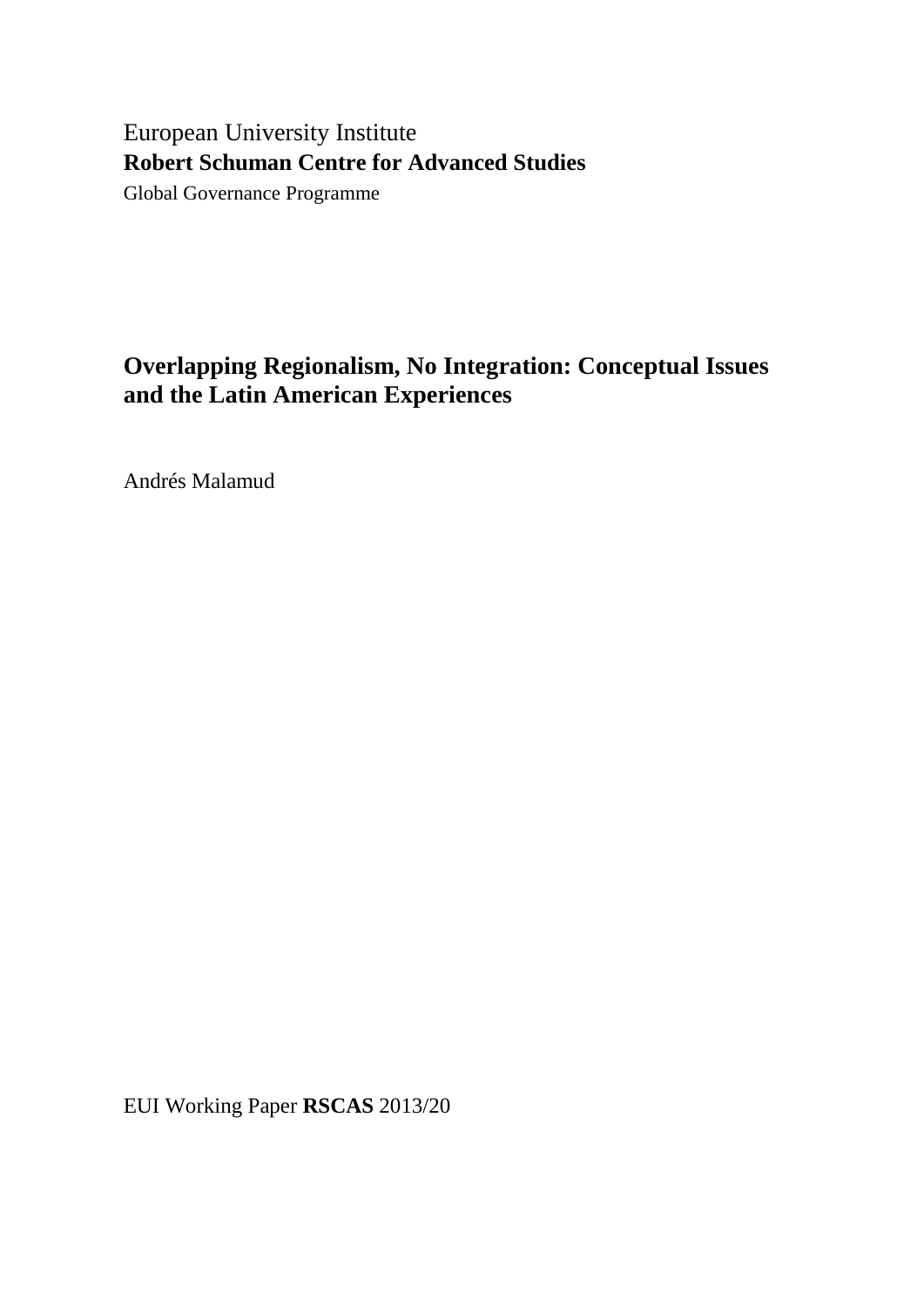This text may be downloaded only for personal research purposes. Additional reproduction for other purposes, whether in hard copies or electronically, requires the consent of the author(s), editor(s). If cited or quoted, reference should be made to the full name of the author(s), editor(s), the title, the working paper, or other series, the year and the publisher.

ISSN 1028-3625

© Andrés Malamud, 2013

Printed in Italy, March 2013 European University Institute Badia Fiesolana I – 50014 San Domenico di Fiesole (FI) Italy [www.eui.eu/RSCAS/Publications/](http://www.eui.eu/RSCAS/Publications/) [www.eui.eu](http://www.eui.eu/) [cadmus.eui.eu](http://cadmus.eui.eu/dspace/index.jsp)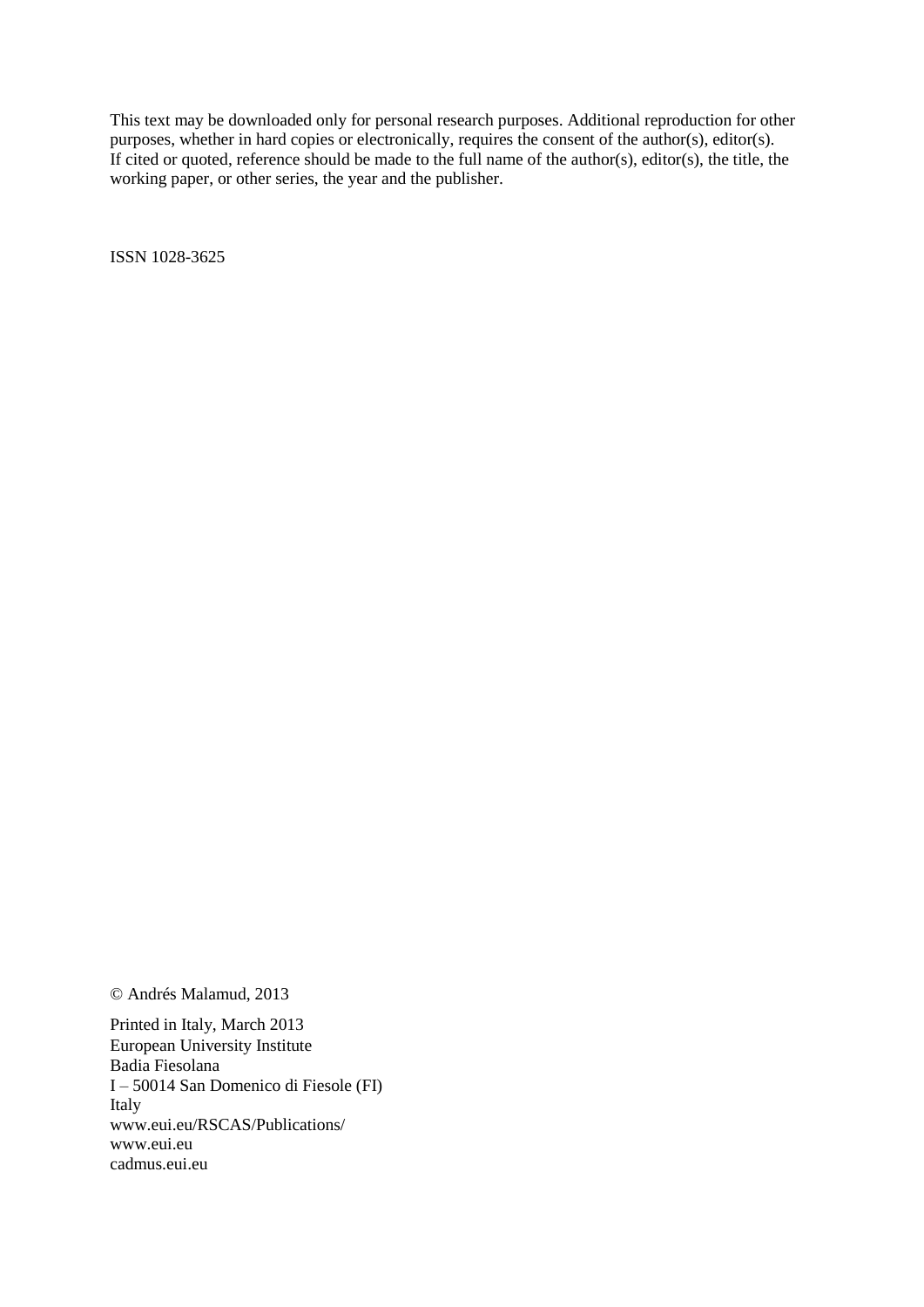# **Robert Schuman Centre for Advanced Studies**

The Robert Schuman Centre for Advanced Studies (RSCAS), created in 1992 and directed by Stefano Bartolini since September 2006, aims to develop inter-disciplinary and comparative research and to promote work on the major issues facing the process of integration and European society.

The Centre is home to a large post-doctoral programme and hosts major research programmes and projects, and a range of working groups and *ad hoc* initiatives. The research agenda is organised around a set of core themes and is continuously evolving, reflecting the changing agenda of European integration and the expanding membership of the European Union.

Details of the research of the Centre can be found on: <http://www.eui.eu/RSCAS/Research/>

Research publications take the form of Working Papers, Policy Papers, Distinguished Lectures and books. Most of these are also available on the RSCAS website: <http://www.eui.eu/RSCAS/Publications/>

The EUI and the RSCAS are not responsible for the opinion expressed by the author(s).

# **The Global Governance Programme at the EUI**

The Global Governance Programme (GGP) is research turned into action. It provides a European setting to conduct research at the highest level and promote synergies between the worlds of research and policy-making, to generate ideas and identify creative and innovative solutions to global challenges.

The GGP comprises three core dimensions: research, policy and training. Diverse global governance issues are investigated in *research* strands and projects coordinated by senior scholars, both from the EUI and from other internationally recognized top institutions. The *policy* dimension is developed throughout the programme, but is highlighted in the GGP High-Level Policy Seminars, which bring together policy-makers and academics at the highest level to discuss issues of current global importance.The Academy of Global Governance (AGG) is a unique executive *training* programme where theory and "real world" experience meet. Young executives, policy makers, diplomats, officials, private sector professionals and junior academics, have the opportunity to meet, share views and debate with leading academics, top-level officials, heads of international organisations and senior executives, on topical issues relating to governance.

For more information: [http://globalgovernanceprogramme.eui.eu](http://globalgovernanceprogramme.eui.eu/)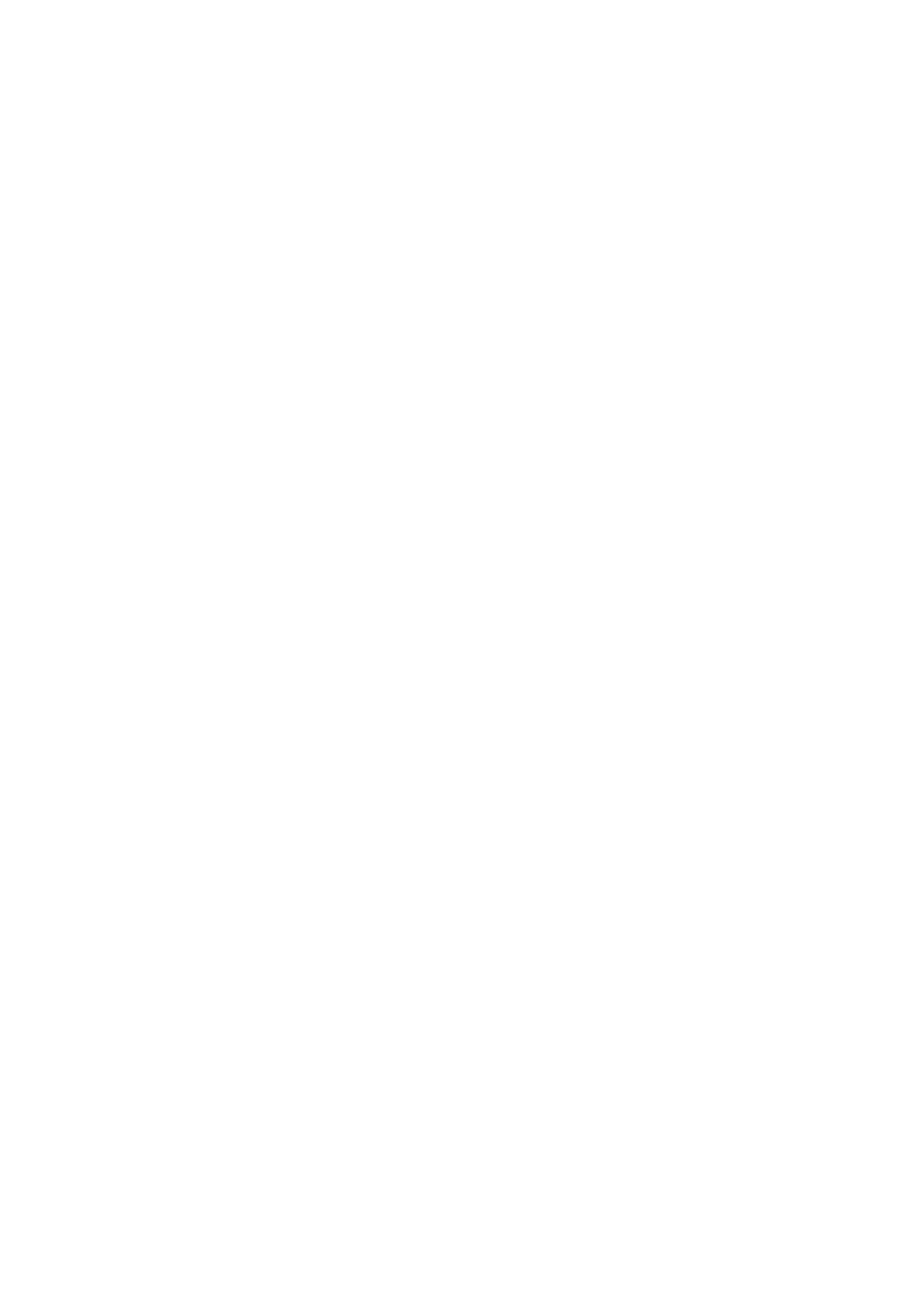# **Abstract**

Twenty years after its foundation, MERCOSUR has failed to meet its declared goals. Far from being a common market and not yet a customs union, it has neither deepened nor (legally) enlarged. All the other regionalist projects in Latin America fare even worse, although they have arguably fostered domestic democracy, economic reforms and more peaceful regional relations. This paper introduces a conceptual toolkit for comparing regional integration, and then applies it to explain the dispersed goals and declining performance of the Latin American experiences. The aim is to show how the strengthening of national sovereignty – as opposed to its pooling or delegation – is at the heart of most contemporary regionalist strategies.

# **Keywords**

Comparative regional integration, regionalism, Latin America, Mercosur.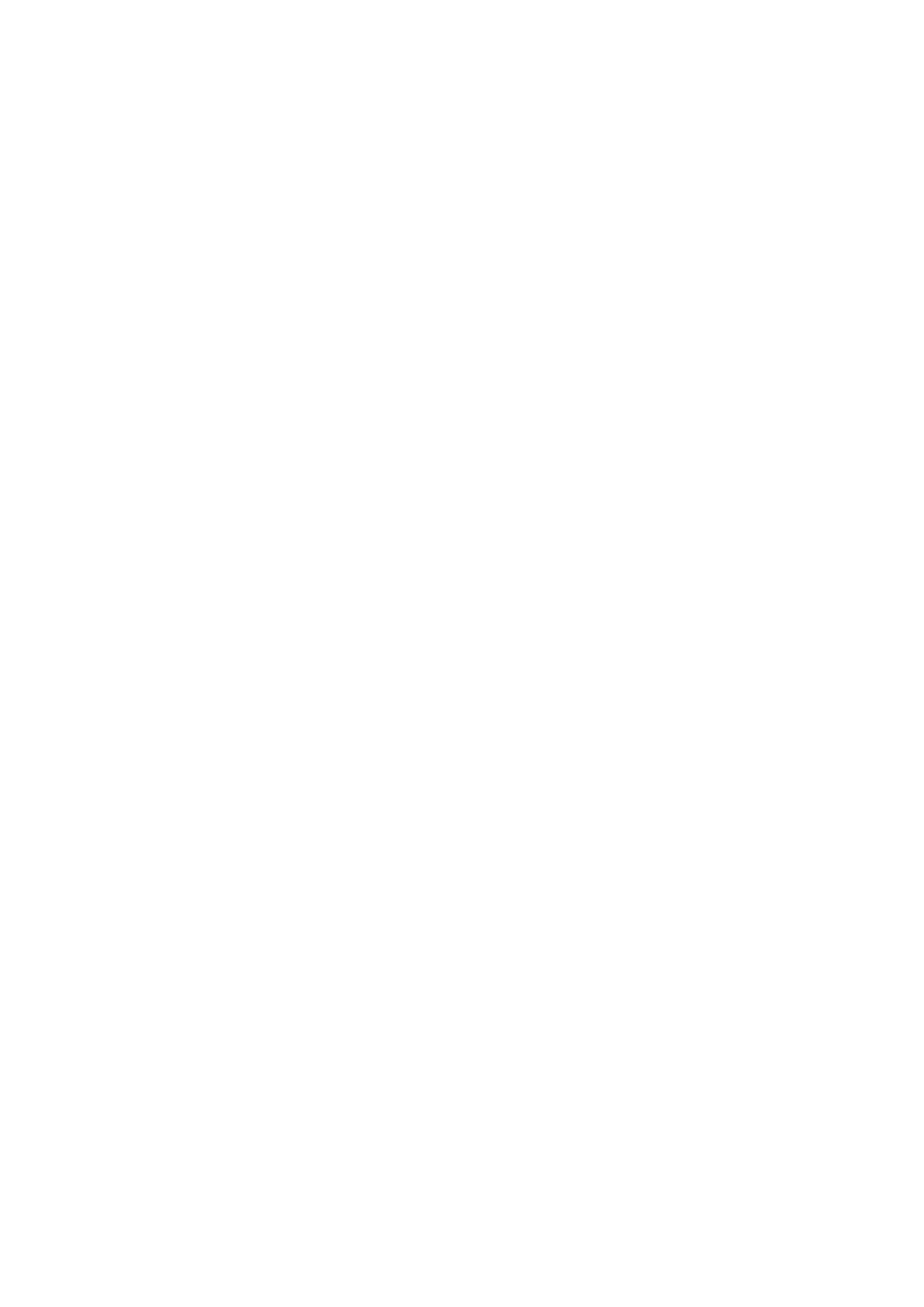## **Introduction**

In the 1960s, the first wave of Latin American integration was partly fostered by the rising threat of a *fortress Europe* and the need to join forces to confront it. In the 1990s, however, the European Union (EU) had become both a model and a partner for a new wave of regional organizations that included, prominently, the Andean Community (CAN according to its Spanish acronym) and the Common Market of the South (Mercosur). But by showing the limits and dangers of ill-designed regional institutions, the current crisis of European integration has dealt a blow to the belief that pooling sovereignty is the necessary way ahead for nation states. Yet, political activity on a regional basis still commands a great deal of attention from chief executives and foreign policy elites worldwide. This article approaches the evolution of regionalism with two aims in mind: first, to clarify key concepts and refine analytical categories; and second, to apply these concepts and categories to contemporary Latin American experiences with integration in order to evaluate their performance and prospects.

## **On concepts and paradigmatic debates**

In the field of political science and international relations, two broad strands of literature have developed to account for the voluntary clustering of independent states into regional groupings. In chronological order, the first christened its subject matter as "regional integration" and has focused mainly on Europe since the late 1950s (Haas 1958); the second strand opted for a fuzzier label, namely regionalism, and since the 1990s has focused on all continents – though only marginally on Europe (Hettne, Inotai and Sunkel 1999: Hettne and Söderbaum 1998). The focus on Europe of the former strand does not mean that the forerunners of integration studies lacked comparative ambitions, as early works on Latin America show (Haas 1967; Haas and Schmitter 1964); rather, integration processes failed to take root and were only consolidated in Europe, stagnating or receding elsewhere.

The first problem faced by those who study comparative regional integration is not empirical or theoretical, but conceptual. Unlike pioneering masterpieces such as those produced by Nye (1968), Claude (1971) or Lindberg (1963), too many contemporary studies suffer from conceptual stretching or fuzziness or both. Although most authors usually provide some kind of definition for the phenomenon they analyze, few do so in a satisfactory manner. Thus, most definitions are either too vague or too ambiguous. Take, for example, the influential characterization by Hettne and Söderbaum (1998: 7): "New regionalism is a comprehensive, multifaceted and multidimensional process, implying the change of a particular region from relative heterogeneity to increased homogeneity with regard to a number of dimensions, the most important being culture, security, economic policies and political regimes". In this definition, analytical categories are explicitly non-exhaustive, implicitly non-exclusive, and are not ranked by precedence or hierarchy. This cannot plausibly produce measurable indicators and testable hypotheses. Hettne and Söderbaum (1998: 9) further define regionalization as "increasing levels of 'regionness', namely the process whereby a geographical *region* is transformed from a passive object to a subject with a capacity to articulate the interests of the emerging *region*" (emphasis added). Here, confusion reaches new heights, as the word *region* is used simultaneously to connote objective geography and subjective interests, as well as an existing object and an emerging entity. Hegel's distinction between *in sich* and *für sich* is a wonderful philosophical insight, but modern scholarship requires different names for different things, clear definitions and concepts that can be rendered operational.

A way out of conceptual stretching and fuzziness consists of understanding contemporary regionalism as an umbrella expression that covers a multiplicity of distinct phenomena. Andrew Hurrell (1995) enumerates five of these, arguing that none should be given the exclusive rights to use the term: (a) regionalization, (b) regional awareness and identity, (c) regional interstate cooperation, (d) state-promoted regional integration, and (e) regional cohesion. The first – regionalization – can be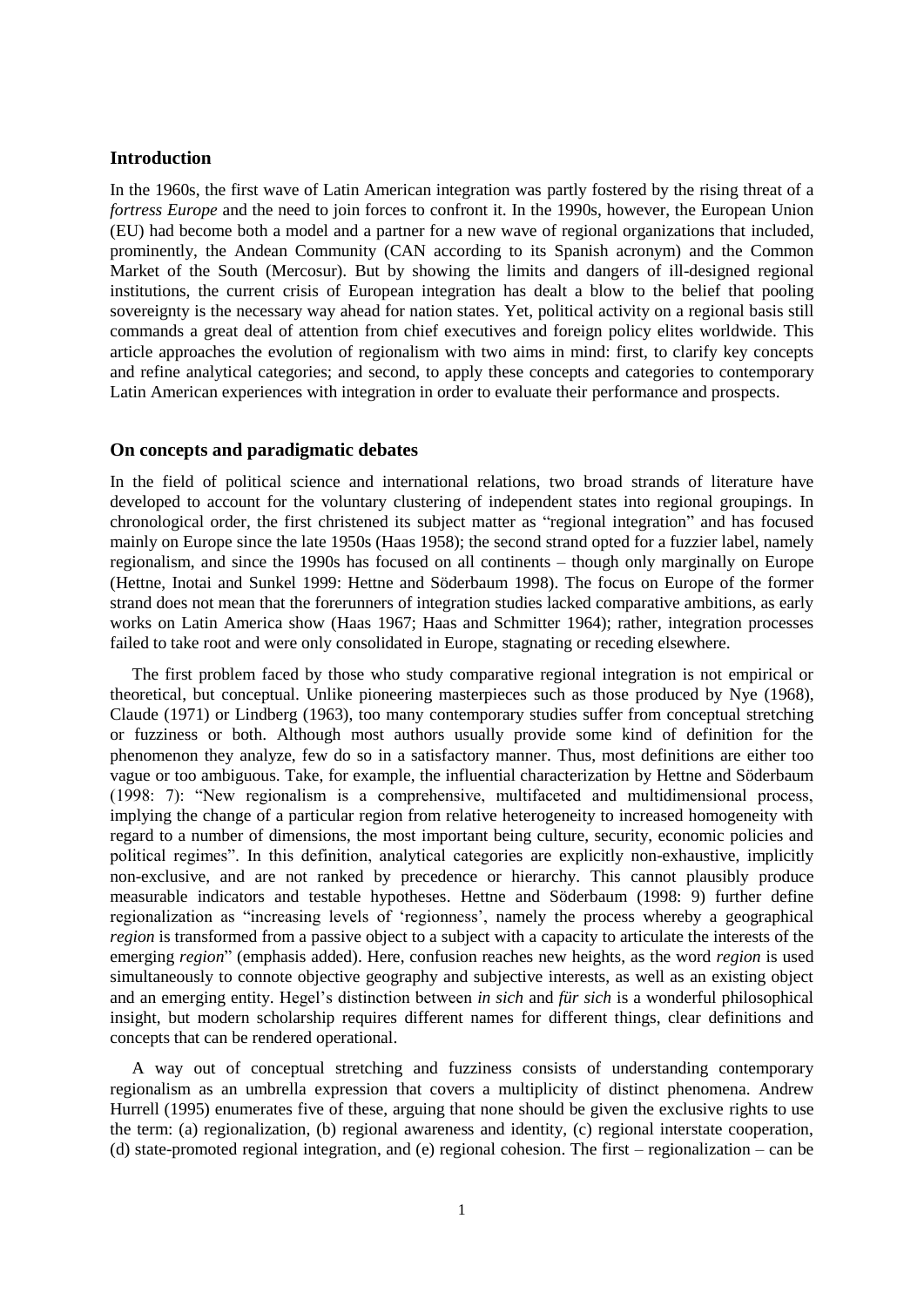understood as social or economic interdependence, which is usually the outcome of informal, marketdriven processes. The second – regional identity – conveys a cultural rather than a political or economic notion. The common feature of both phenomena is that neither is necessarily intended but is brought about by uncoordinated factors – such as increasing trade or migration flows or common historical roots. The following three subtypes respond to a different logic: they are either the outcome of formal state decisions – cooperation and integration – or a consequence of such decisions – regional cohesion. While cooperation entails voluntary compliance, integration requires some degree of sovereignty transfer, which discourages unilateral withdrawal and raises the costs of process reversion. In these subtypes, Hurrell (1995: 44) claims, "the *region* plays a defining role in the relations between the states (and other major actors) of that *region* and the rest of the world", while constituting "the organizing basis for policy within the *region* across a range of issues" (emphasis added). This definition also uses the same concept simultaneously for an actor and an arena: here, the *region* "plays a role" regarding "policy within the *region*". Such ubiquitous confusion is arguably rooted in the nominalization of the adjective *regional*. This word, however, "indicates scope, not substance" (Malamud 2010: 654). The latter should be conveyed by a noun, which can either be a process (integration) or an entity (organization). To give an example, *Europe* is an intelligibly but highly ambiguous noun that should not be collapsed with European integration or with the European Union. In these two expressions, "integration" and "union" are nouns while "European" becomes an adjective that delimits a particular range of otherwise general phenomena.

So what is regional integration? Regardless of time, Haas's (1971: 6) definition is sufficiently clear and parsimonious to serve as a point of departure: a "process of how and why nation states voluntarily mingle, merge and mix with their neighbors so as to lose the factual attributes of sovereignty while acquiring new techniques for resolving conflicts among themselves". To this, Schmitter (2004) has conveniently added, "by creating common and permanent institutions capable of making decisions binding on all members". Contrary to common usage in Latin American politics, where after any international dispute statesmen rush to declare that "the conflict is over, now it is time for integration", the opposite of conflict is not integration but cooperation. Actually, integration is just a subset of cooperation – and not the most successful or even the most frequent. Nor is regional integration just increasing trade flows (aka regionalization) or the various manifestations of Deutsch et al's conceptualization (1957) such as recurrent contacts among elites, facilitating communication between or meetings among people across national borders, or even promoting symbols of common identity.

Although there is nothing in the above definition that gives the economy primacy over other domains, the fact is that really existing integration attempts have regularly adopted economic goals, whether efficiency gains through benefits of scale or joint development through cooperation and solidarity. As regards the market dimension, there are four progressive levels of achievement (Balassa 1961). The simplest, the *free-trade zone*, is an area in which domestic obstacles to trade are dismantled; this means that customs tariffs are not imposed on the products of any member country. A *customs union* takes things one step further: at this stage a common external tariff is established, fixing the amount that products coming from the rest of the world have to pay to enter the area. This implies that the member countries form a single entity in the arena of international trade. The third step, a *common* or *single market*, is a customs union to which the free mobility of productive factors between the member countries and a common trade policy are added. It contemplates the coordination of sectoral macro-economic policies among its members and requires the harmonization of national legislation. Fourth, an *economic union* appends centralized monetary institutions and common financial policies to the single market. It goes beyond simple coordination and harmonization among the member countries, and includes the establishment of unified supranational agencies – such as a central bank – and a single currency. Fiscal coordination is also required, as the Euro crisis has made clear.

Regardless of the economic goals of regional integration, the necessity of establishing some kind of common institutional arrangements fosters non-economic linkages. Higher levels of state-promoted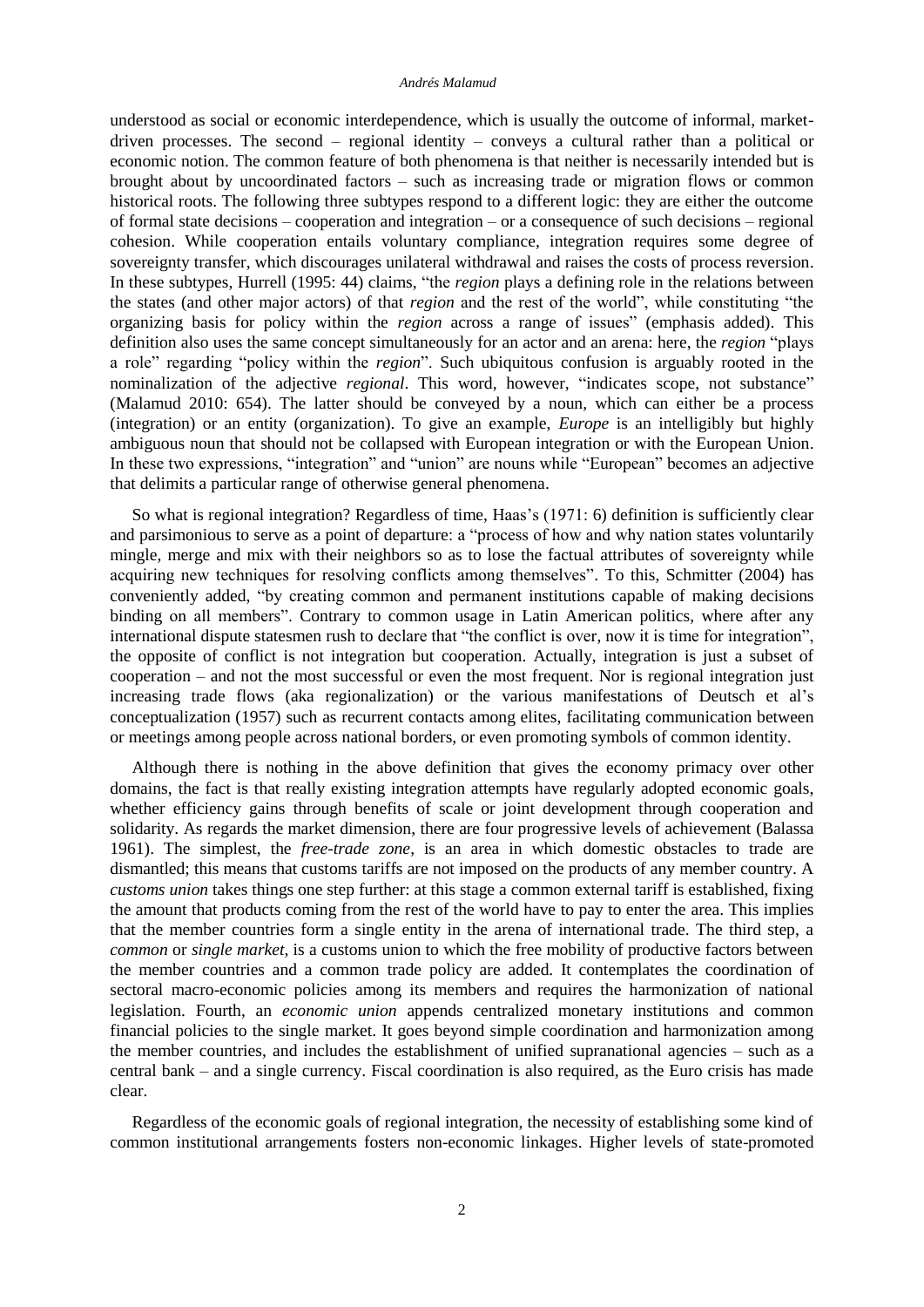economic integration are likely to increase flows of trade and investment, i.e. growing regionalization in the sense of the first subtype defined by Hurrell. Likewise, increasing flows of people and communications can nurture a regional awareness, as in the second subtype. Although none of these means regional integration as defined above, they may create further demands for it, a mechanism that the neo-functionalist literature calls spillover.<sup>1</sup> Spillover is the unintended process whereby integration between states in one sector creates incentives for integration in further sectors in order to fully capture the benefits of integration in the original sector.

Just like the development of capitalism and the emergence of the bourgeoisie created the need for larger markets, which in turn led to the consolidation of the nation-state, the effects of economic integration spill over into the political arena and foster new political centers that command authority over larger territories. This is why regional integration can be compared to the historical process of state building, even though the former is voluntary while the latter has seldom been so. As both processes aim at the creation of a larger political community, they feature a common foundational nature. This stands in contrast to normal-time politics, when organizational apparatuses are devoted to daily administration. The EU case is illustrative: as it consolidated as a political community, its management gradually became "business as usual" and the scholarly focus moved from integration to governance – and from international relations to comparative politics (Hix 1994). Hence, the EU started to be compared more with federal states and less with other international organizations. As it happened, the nature of the beast changed from *polity-making* to *policy-making*. Lately, though, the Euro crisis has re-equilibrated the weight of the two dimensions.

Integration can develop in two ways. Negative integration refers to the dismantling of national barriers on trade and the prohibition of discriminatory behavior, while positive integration implies common policies that shape the conditions under which markets operate (Scharpf 1996). This distinction between *market-creating* and *market-regulating* functions is significant because the former may be attained through intergovernmental proceedings, while the latter requires enforcement by supranational agencies and rules. Since negative and positive integration are generally sequential, the use of this criterion supports the view of those who see the passage of intergovernmentalism to supranationalism as progressive over time; be that as it may, progressive does not mean irreversible.

Irrespective of its degree of formal supranationality, a regional organization may tend to privilege either the authority of impersonal institutions or the decision of specific power-holders. The orientation of a given organization in this regard is more a function of the state-society nexus of the (larger) member states rather than of the regional constitution or legal system (Söderbaum and Sbragia 2010). The consequence is that some blocs may be mainly *rule-oriented* while others remain more *power-oriented*.

A further distinction regards integration and convergence. The former means that member-states get *ever closer*, while the latter conveys they become *more similar*. As an example, Greece is more integrated with Germany – e.g. they share a common currency and military affiliation within NATO – than Norway with Sweden, yet the latter pair features more similarities in political, economic, and social terms or in any other significant indicators.

International organizations may perform three roles (Archer 2001): they can serve as *arenas* for dialogue and cooperation, they can be used as *instruments* by other actors (especially their member states), and they can assume an independent identity as actors in pursuit of their own objectives – a property called *actorness*. These roles are non-exclusive and convey increasing complexity. Integration only starts beyond the second one.

 $\overline{a}$ 

<sup>1</sup> Neofunctionalism is an approach that was originally developed by Ernst Haas (1958; 1964) to explain processes of international integration such as the European Coal and Steel Community and the International Labor Organization.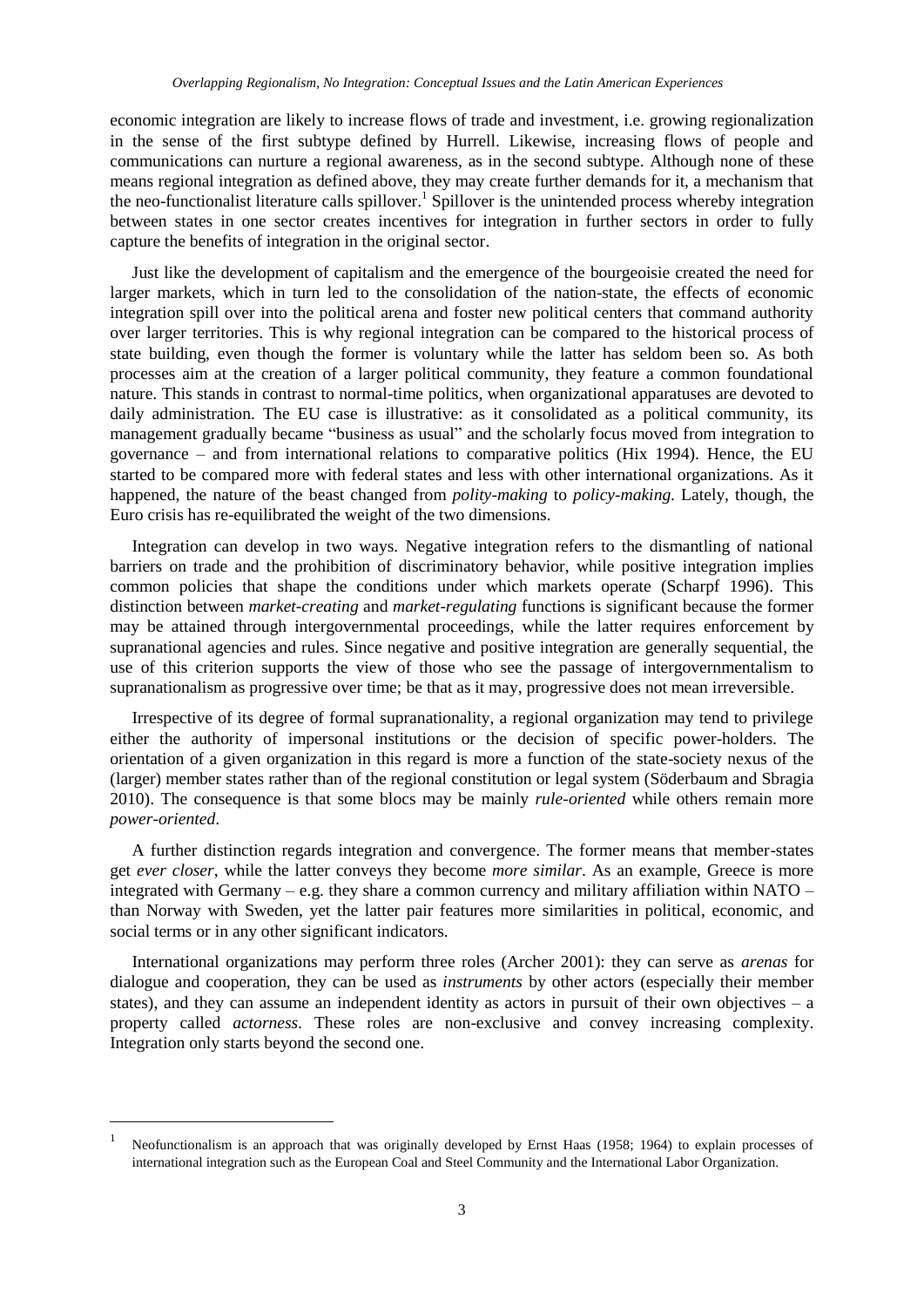There are three sets of conditions for a process of regional integration to develop: demand, supply (Mattli 1999), and inertial factors. Demand conditions emerge from higher levels of regional interdependence, as transnational transactors perceive that cross-border activities are too costly and call on national or supranational authorities to lower transactions costs through cooperation, coordination and, eventually, integration. Supply conditions refer to regional leadership, understood as the capacity and will of one or more actors either to pay a disproportionate share of the costs required by the regional undertaking or to undertake monitoring, enforcement and brokerage. Inertial conditions take the form of demand or supply conditions that become institutionalized, locking in previous agreements and creating path-dependent effects that may protect integration processes in times of declining demand or supply conditions – but may also make them too rigid.

Although some could judge the arguments presented so far as Euro-centric, the goal is precisely the opposite: to provide tools to understand regionalism in different world areas without either equalizing them or considering them incommensurable. Integration should be understood as,

"a potentially global phenomenon, and thus one that should be recognized whenever it appears. This calls for standard definitions and theory that can travel. Think of democracy: there are as many types thereof as there are countries in which citizens are formally equal and rulers are accountable; yet, lacking these characteristics, we do not call it a democracy. The same applies to regional integration: either there are sovereign states that voluntarily transfer parcels of sovereignty to joint decision-making or there are not, and in this case we do not call it integration. We have resisted the temptation to stretch conceptual definitions or dispose of working theories when a given phenomenon does not turn out as expected, as long as those concepts and theories are capable of explaining why this happened. EU lessons are useful to understand South American travails with regional integration precisely because they can also make sense of non-integration – instead of calling it otherwise and pretending that it is a new animal" (Malamud and Schmitter 2011: 155).

Since geographic vicinity is constant, neighborhood spillovers are unavoidable and their joint management appears as a reasonable goal. However, the means for achieving it are diverse and not determined by historical legacies or globalization pressures. In recent years, different forms of regional interaction other than integration have developed worldwide, and several approaches were developed that replicated the complexification of reality with fuzziness and ambiguity at the analytical level. But our analytical categories have fizzled out and are failing to call things by their name. It is time to call a spade a spade, to streamline our conceptual toolkit and apply it to the empirical field.

#### **On Latin America's obsession with regionalism and misadventures with integration**

Latin American attempts at regionalism have never converged into a single project. The first wave, following the Western European experiment with coal and steel and either supported or neglected by the United States, included two mutually exclusive blocs: the Central American Common Market and the Latin American Free Trade Association  $(ALALC)<sup>2</sup>$  Subsequent experiences as the Andean Community and the Caribbean Community (CARICOM) also included small subsets of countries, giving rise to a long-lasting patchwork of segmented regionalisms. Today, there are a few associations that encompasses several subregional blocs or even the whole subcontinent, such as the Union of South American States (UNASUR) and the Community of Latin American and Caribbean States (CELAC); but the former brings together only half of the Latin American states while the latter lacks legal status, organizational structure and institutional authority.

l

<sup>2</sup> Both organizations were founded in 1960. CACM initially brought together El Salvador, Guatemala, Honduras, and Nicaragua but soon expanded to include Costa Rica, while ALALC comprised 11 states: Argentina, Bolivia, Brazil, Chile, Colombia, Ecuador, Mexico, Paraguay, Peru, Uruguay and Venezuela.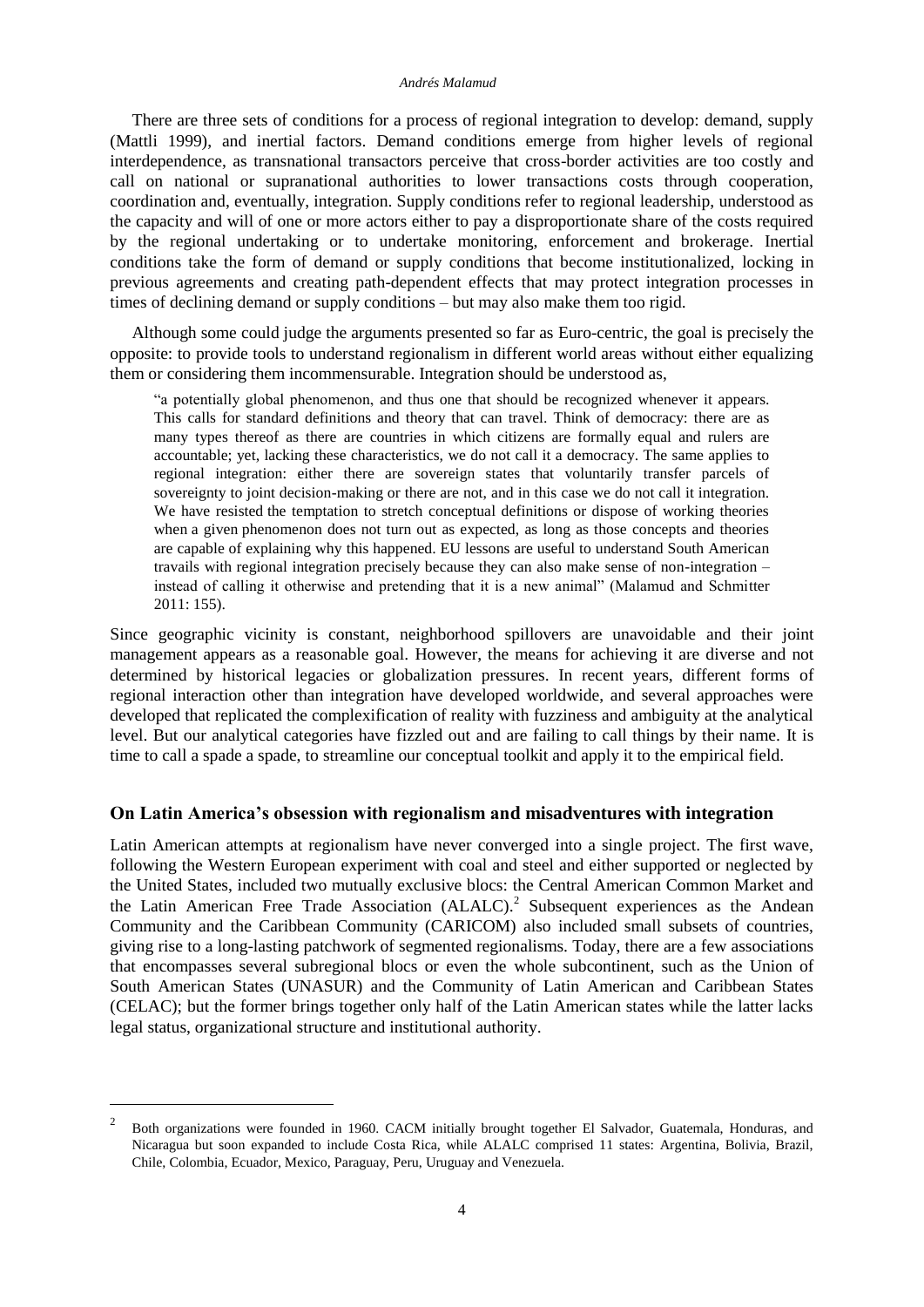UNASUR is a Brazil-sponsored regional cooperation agreement, masterminded for the unspoken goal of carving out a Brazilian sphere of influence by cutting off US influence and offsetting Mexican competition for leadership. It contemplates the promotion of physical integration through transport, energy and communication networks, but it does not envision any transfer of sovereignty. Accordingly, it should be considered as a tool for top-level dialogue and political coordination, but not an integration attempt.

Although CELAC acts as the EU counterpart in EU-Latin America and the Caribbean meetings, which bring together 60 states (27 European plus 33 from LAC), the fact is that these meetings long predated its creation. CELAC is a hollow container that regional powers use to signal policy positions or to wave ideological banners such as anti-American sentiment or South-South solidarity. It is also one more arena for states to trade their differences and for head of governments to build mutual trust, but it is not – and has no prospects of becoming – an international actor. And, to be sure, nor is it an integration project.

In the last decade, a further type of regionalism purportedly has been identified: post-liberal or post-hegemonic regionalism (Sanahuja 2009; Riggirozzi and Tussie 2012). The argument is that the new construct has shifted the focus away from economics and, by lambasting the failure of neo-liberal reforms, features a more ideological (aka progressive) stance. Policy coordination and common identities come to the fore as market and investment relations recede. The topmost examples of this kind o regionalism are UNASUR and the Venezuelan-sponsored Bolivarian Alliance for the Peoples of our America (ALBA). These undertakings discursively reject the neo-functionalist premise that integration is driven by a convergence of interests rather than ideological commonalities. However, a backlash is underway, as Chile, Colombia, Peru and Mexico have signed a treaty to establish a Pacific Alliance that – once again – puts the economy first. Its goal is to foster free trade and market integration in opposition to the ideological radicalization of Latin American regionalism (Malamud and Gardini 2012: 120). Yet, this grouping has a political impact worth considering as it challenges Brazil's putative leadership by bringing Mexico back into the region, out-performing Mercosur and diluting UNASUR.

The segmented nature of Latin American regionalism is not always competitive but frequently overlapping, as shown by the figure attached. Of the nine blocs featured in the maps, one feature stands out:

"not one country participates in at least half of them. In the Western hemisphere, regionalism is always sub-regional and there is no common core or political centre. The reality is that, every time a new bloc is born, it does so by excluding neighbouring countries and by intentionally differentiating itself from other (sub)regional organisations. Decentred sub-regionalisms rather than concentric regionalism has been the end-product of such logic, by which sub-regional integration proceeds through regional or hemispheric disintegration" (Malamud and Gardini 2012: 120).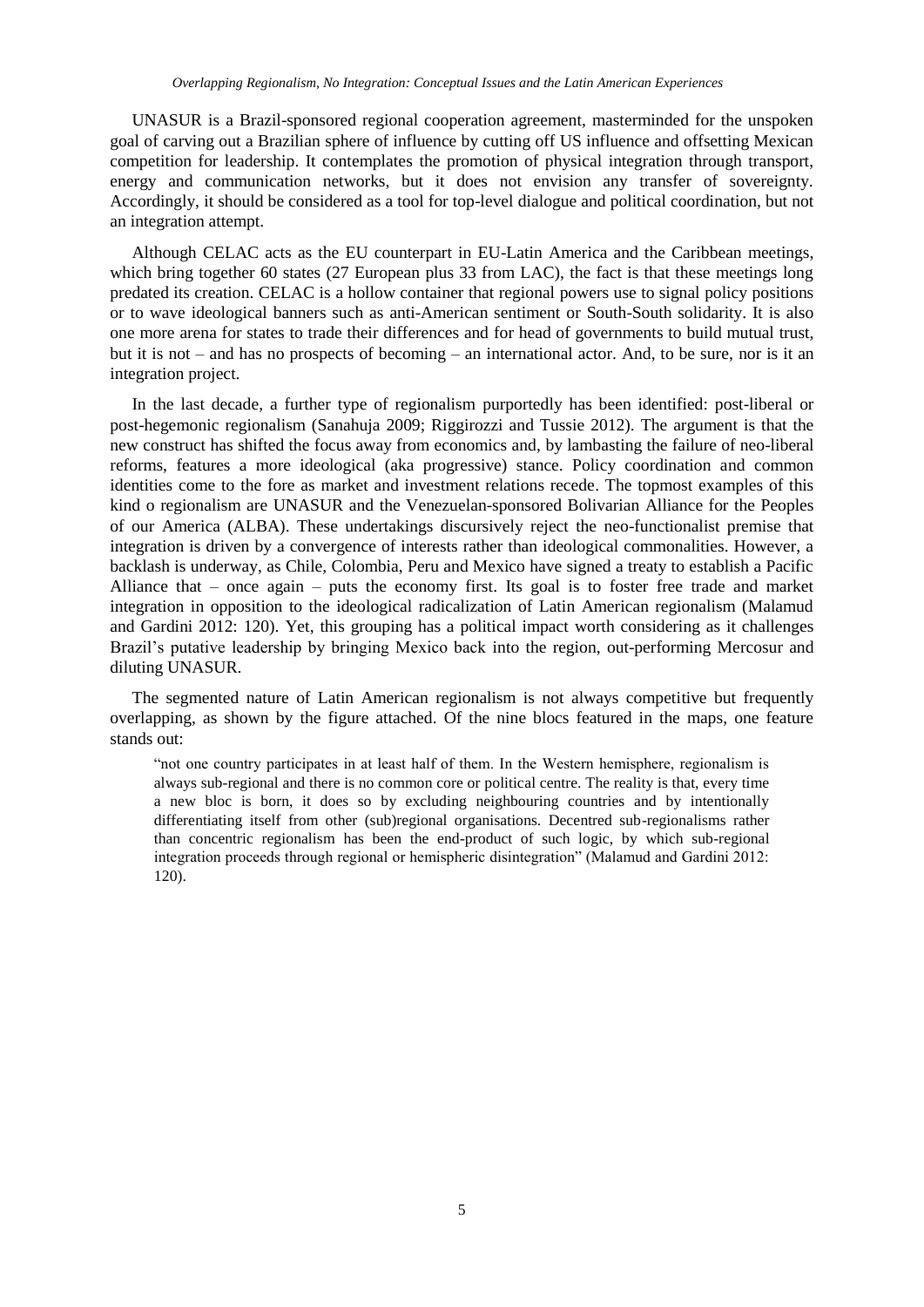#### *Andrés Malamud*

# **Latin America: segmented regionalism**



From top left, by row: (1) the Americas, (2) Latin America, (3) ALBA, (4) North America (NAFTA), (5) Central America (SICA), (6) South America (UNASUR), (7) Mercosur, (8) Andean Community, and (9) Pacific Alliance. Source: Malamud and Gardini (2012: 122).

As argued above, integration was not pursued by all these regional undertakings, but it was explicitly promised by some of them. However, it has not been delivered by any of them – barring partial and usually reversed achievements. The case of Mercosur, which used to be seen as the most successful and promising experience of Latin American integration, offers an eloquent illustration of the transformations brought about by meager results and changing goals.

If the success of an organization is measured by the attainment of the goals established in its treaties, Mercosur is an outright failure. After more than twenty years, it is neither a common market nor even a customs union. Worse, it does not work as an effective free trade zone, since unilateral tariff restrictions are erected at will and non-tariff barriers abound. Chile has not applied for membership as the founders expected, and chains of value and regional industrial complexes have only developed outside the scope of the treaties – as in the automobile sectoral agreement between Argentina and Brazil. It would be unfair to ignore that Mercosur has accomplished other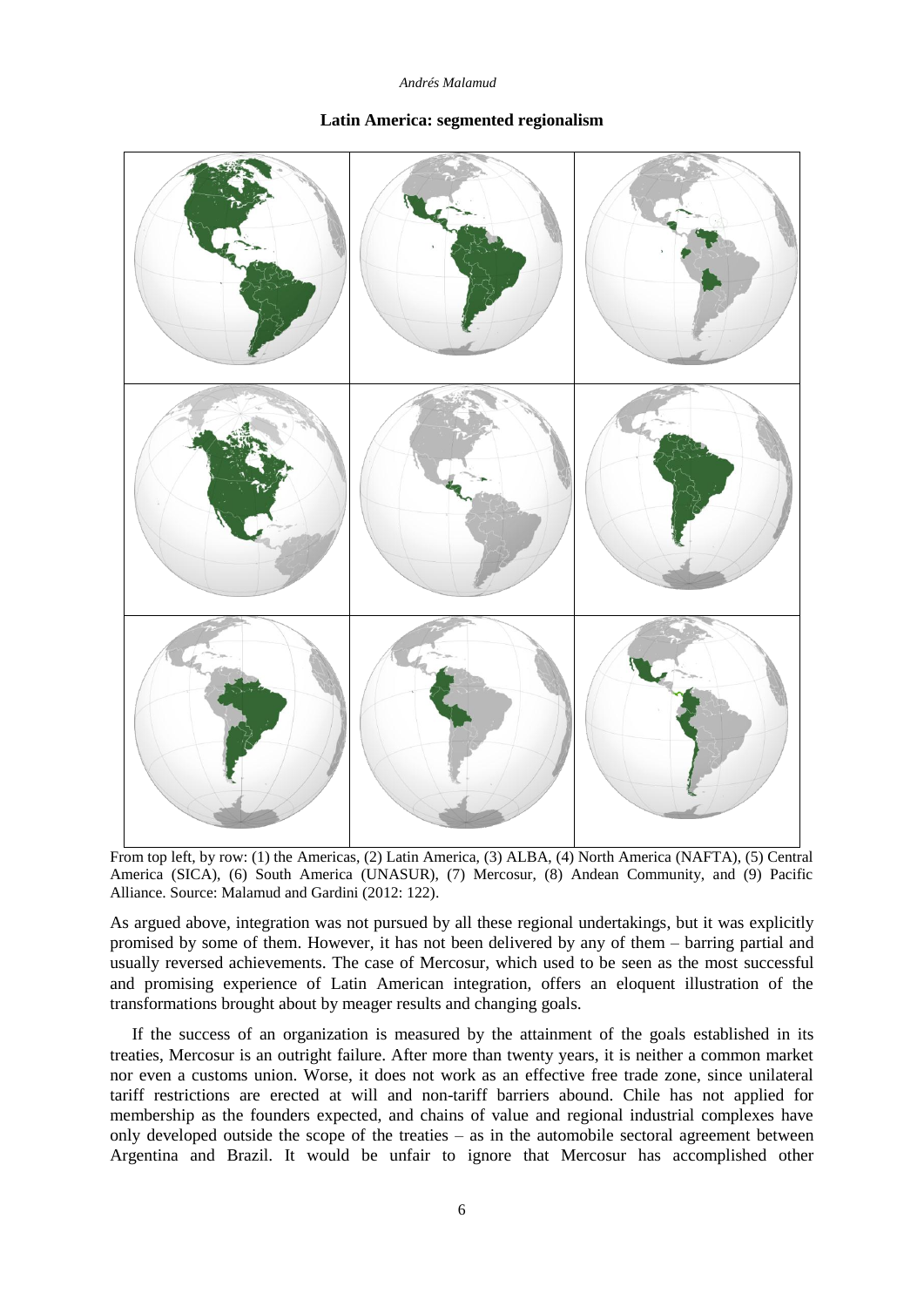commendable goals such as facilitating the transitions to democracy, locking in domestic economic reforms and consolidating a regional security community. But these did not require the transfer of sovereignty and can therefore be regarded as the result of cooperation rather than integration.

One of the few aspects that makes Mercosur look as if it works is legal international actorness. Unlike the Andean Community, fifteen years after they began, Mercosur is still negotiating with the EU as a bloc. However, it is Brazil on its own that sits at top international tables such as the BRICS (largest emerging economies), IBSA (largest Southern hemisphere democracies), BASIC (emerging economies environmental coalition), and the WTO 4-party final-negotiations group, not to speak of its bid to occupy a permanent seat in a reformed UN Security Council against Argentina's will (Malamud 2011).

Finally, the only case of enlargement has led to a political conflict over the suspension of Paraguay to allow the ratification of Venezuela's accession. The rift created a legal limbo regarding the status of the two members and the validity of the legislation decided during the exclusion of Paraguay, as this contradicts the unanimity decision rule and therefore puts into question Paraguay's future commitment to abide by the rules.

Mercosur is a case of supply-side integration, as the political decision to establish the organization was not made in response to previous economic interdependence or societal demands. Its key working mechanism has been called interpresidentialism, meaning the outcome of combining an international strategy, namely presidential diplomacy, with a domestic institution, namely presidentialism (Malamud 2005a). Presidential diplomacy is the customary use of direct negotiations between national presidents rather than professional diplomats every time a crucial decision has to be made or a critical conflict needs to be solved. In turn, presidentialism South American style grants chief executives the power to strike deals without seeking approval by either parliaments or cabinets. The consequence of this combination is that Mercosur has been power-oriented rather than rule-oriented from its inception.

Accordingly, the legalization or judicialization of the bloc's procedures is nothing more than a myth. Its top dispute settlement institutions have been called upon 16 times in 20 years. Legal institution-building, as manifested by the establishment of the so-called Permanent Review Tribunal in 2006, was not undertaken in response to functional needs but rather because of the pressure of epistemic communities and transnational networks: blunt simplification – jobs for lawyers (and judges) – serves to convey the point.

Likewise, the development of a parliamentary institution has been an outcome of professional lobbying by academics and national lawmakers, but also a legitimizing resource born out of mimicry and isomorphism (Rüland and Bechle 2011). The marketplace of ideas about regional integration is much limited to a single successful source, the EU. In fact, Parlasur has no legislative competences, no oversight capacities, is not demographically proportional, and has virtually no transnational party politics.

The distinctiveness of Mercosur vis-à-vis other regional projects such as UNASUR or ALBA continues to be its treaty-based focus on market issues. Yet, few advances have been made regarding policy coordination and harmonization, and the threshold between cooperation and integration has been hardly crossed. The only discipline that the bloc has effectively imposed upon its members is the prohibition to unilaterally sign trade agreements, a competence that was transferred to the regional level – only to be gloomily underutilized.

The main reason for this underachievement was identified a decade ago, in what remains the most in-depth analysis of the bloc to date. In the view of its authors, Mercosur's underlying formula, i.e. preferential access to the Brazilian market in exchange for Argentine support for Brazilian international strategies (Bouzas et al 2002), has exhausted and never replaced its fuel. Thus, Mercosur acquired a different meaning for each member state, and national strategies have become disparate rather than coordinated.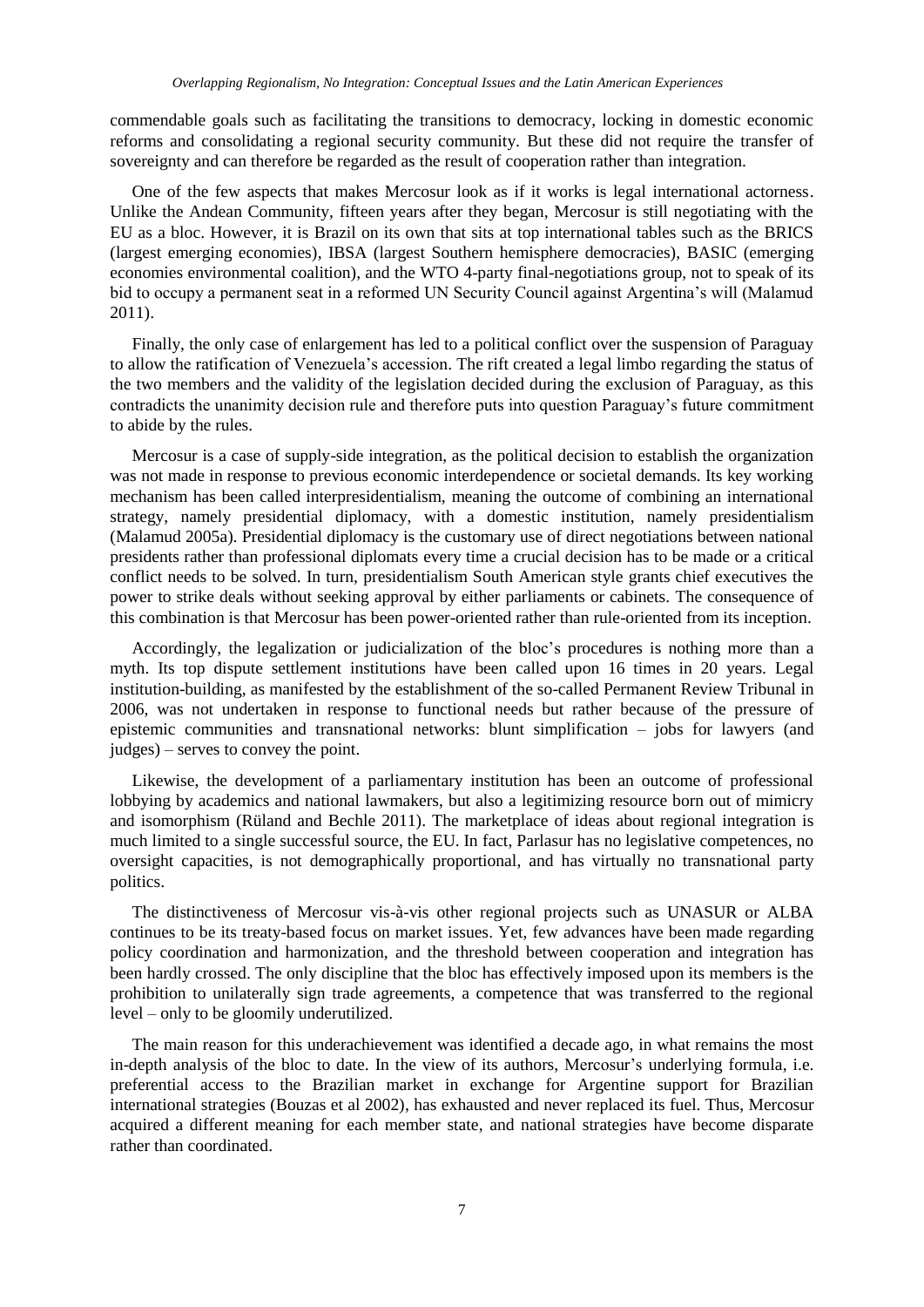#### *Andrés Malamud*

For Brazil, Mercosur no longer performs a significant economic role, as extra-regional partners dominate trade relations and regional investment is agreed bilaterally with each neighbor. Somewhat ironically, both progressive activists such as Samuel Pinheiro Guimarães (2012) and pragmatic analysts such as Alfredo Valladão (2006) agree that Brazil's promotion of UNASUR imperils Mercosur's objectives and operation. However, the latter also serves a political purpose: to help manage relations with Argentina, the only regional country that could seriously challenge or hinder Brazil's global projection.<sup>3</sup>

By contrast, Mercosur has economic significance for Argentina insofar as Brazil is its largest trading partner (for Brazil, China and the US are larger partners than Argentina). However, cars are the key commercial link between the two countries, the trade in which is covered by an administered trade regime that falls outside the free trade zone. Argentina also uses the bloc for unspoken political goals such as tying Brazil to the region and preventing it from doing business or going global alone.

Former Brazilian foreign minister Celso Lafer once said that, for Brazil, negotiating the Free Trade Area of the Americas was an option while Mercosur was its destiny. Paraphrasing Lafer, it could be said that, for Paraguay, Mercosur is not its destiny but its doom: unavoidable, though not necessarily a good thing. Landlocked, the country cannot afford to be left out of an association in which its two coastal neighbors participate. And yet its recent suspension from the bloc because of an alleged coup puts it in the worst of two worlds: it pays the club's dues but gets no perks of membership.

By having direct access to the sea, Uruguay is less dependent on Mercosur than Paraguay. Nonetheless, the country's birth as a buffer state still resonates in the present, and offending any of its larger neighbors by leaving the bloc could set off painful retaliations. Because leaving can be costlier than staying, strategic patience and institutional inertia have carried the day. Additionally, the current left-of-center administration tends to stand up for the bloc on ideological grounds.

After six years of standoff, Venezuelan membership was finally approved for reasons of political expedience, as the suspension of Paraguay by decision of three foreign presidents (i.e. Argentina, Brazil and Uruguay) substituted for the congressional ratification of the accession protocol. However, as a few days later the Senate turned the protocol down, Venezuela's status might remain controversial once Paraguay is readmitted. In any case, for an economy as uncompetitive as the Venezuelan the rationale for belonging to the bloc is not related to trade but to the international legitimization of its "revolutionary regime" and to stave off perceived threats from the US.

In sum, Mercosur is not what it purports to be in the official discourse; rather, it is several different things depending on who is asked. Its balance sheet is positive given the indirect effects of upholding domestic democracy and the peaceful resolution of conflicts, but the gap between words and deeds may end up definitely damaging its reputation and jeopardizing its usefulness. Should empty rhetoric definitely gain the upper hand, Mercosur may survive but serve no further collective purpose. Indeed, really existing regional integration is not what it was once thought to be.

#### **Conclusions**

 $\overline{a}$ 

In Latin America, regionalism has evolved through segmented proliferation rather than enlargement, and through goal-transformation rather than goal-attainment. The reasons for these unexpected developments can be summarized as follows.

First, economic facts trump political will. National economies are non-complementary and outward-oriented, imposing a low ceiling on potential gains from integration – as Burges (2005) has shown. Might any institutional arrangement compensate for this shortcoming?

<sup>3</sup> As suggested by Alfredo Valladão at the conference "Mercosur at 20: Politics and Economics in the Southern Cone", The Latin American Centre, University of Oxford, 11th March 2011.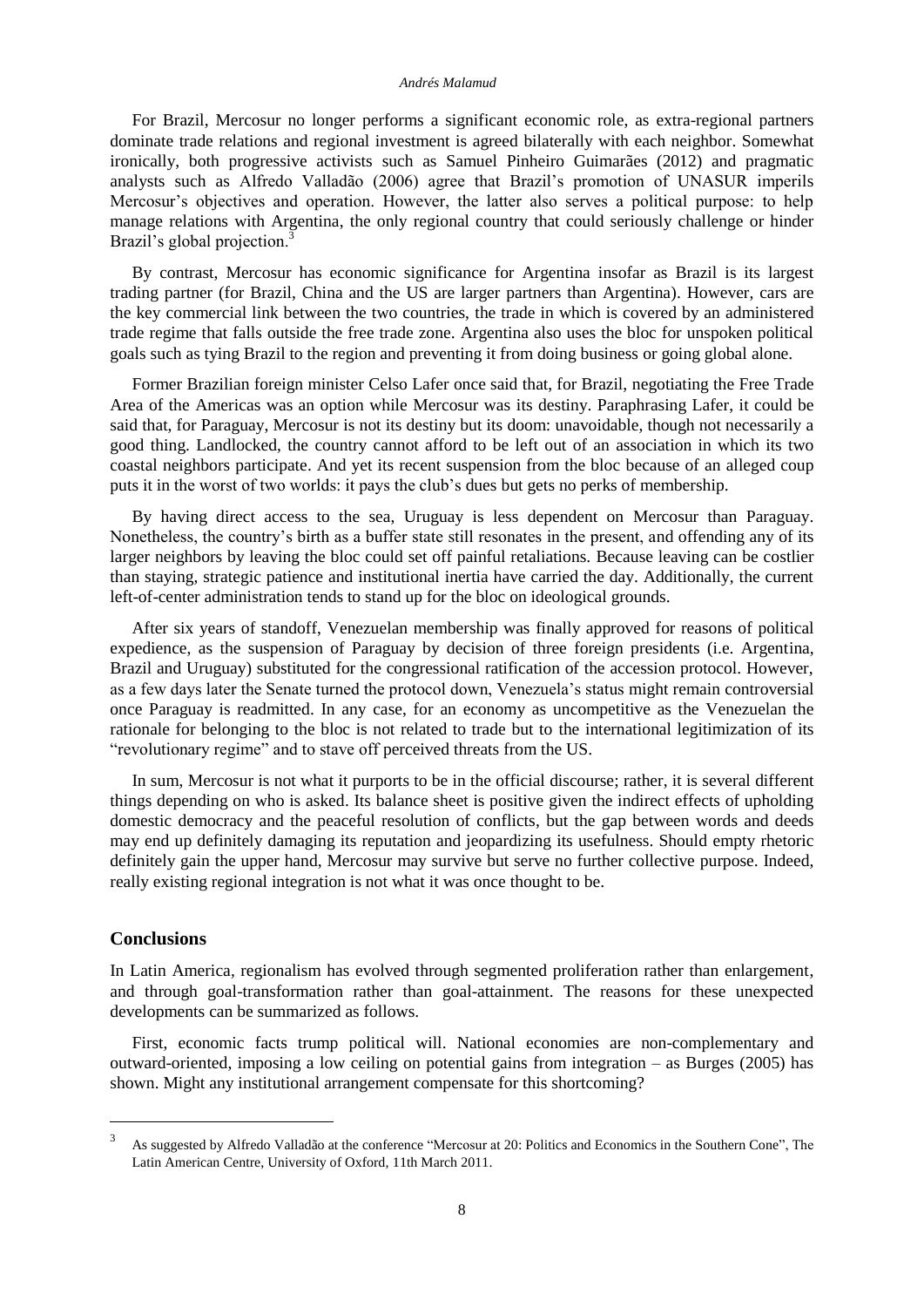The answer to the above question is negative, as form has trumped function. Institutional deficits as in MERCOSUR or institutional precociousness or "surplus" as in CAN have prevented functional spillover from taking place (Malamud and Schmitter 2011). So what about pragmatic fixes?

These fixes have not worked either, as ideology has gradually trumped pragmatism. Departing from its initial simplicity, Mercosur, which had originally learned more lessons from the CAN failure than from the EU success, has increasingly become largely rhetorical (Malamud 2005b; Doctor 2012). As the results show, though, programmatic affinity and identity politics is no substitute for the convergence of interests.

Today's landscape of Latin American integration looks like Jean Monnet's blueprint upside down: rather than "*petits pas, grands effets*", the reality reflects "*grands mots, petits effets*". But why talk about integration if it does not deliver?

For some groups and observers, regional organizations – especially Mercosur – have become an existential end *per se* rather than a means to an end. Just as citizens are expected to defend their country without questioning its raison d'être, inchoate regional identity rather than interests or reasoning are frequently at the root of the defense of regional would-be polities – a suggestive constructivist turn. For others, usually including scholars, politicians and bureaucrats, regional organizations offer attractive opportunities to make a living: a new discipline for scholarly specialization, good salaries in region-funded contracts, academic and political tourism, and the prestige of belonging to a small group of *iniziati*. In this case, it is not identity or advantage arising from dismantling state borders but rather particularistic interests that lie behind the defense of regionalism. For their part, statesmen know that sovereignty is not relinquished by signing papers so they are free to continue to establish and relaunch regional organizations without integrating anything, and they can use regionalism as a foreign policy resource to achieve other ends such as international visibility, regional stability and regime legitimacy (Merke 2010; Spektor 2010).

Expressions such as "token integration' (Nye 1968: 377), "ceremonial regionalism" (Montesinos 1996), and "integration-fiction" (Peña 1996) have been coined to portray Latin American integration, with its combination of high-toned rhetoric and dismal performances. It often seems that decisionmakers and their followers want to talk integration into existence. However absurd this may appear, this behavior is far from unreasonable, since politicians know that praising integration gets them support, while actually engaging in it would have material costs. Thus, talking without doing is not necessarily a sign of corruption, ignorance or cultural atavism: given the dim conditions for Latin American integration, it is simply a rational decision.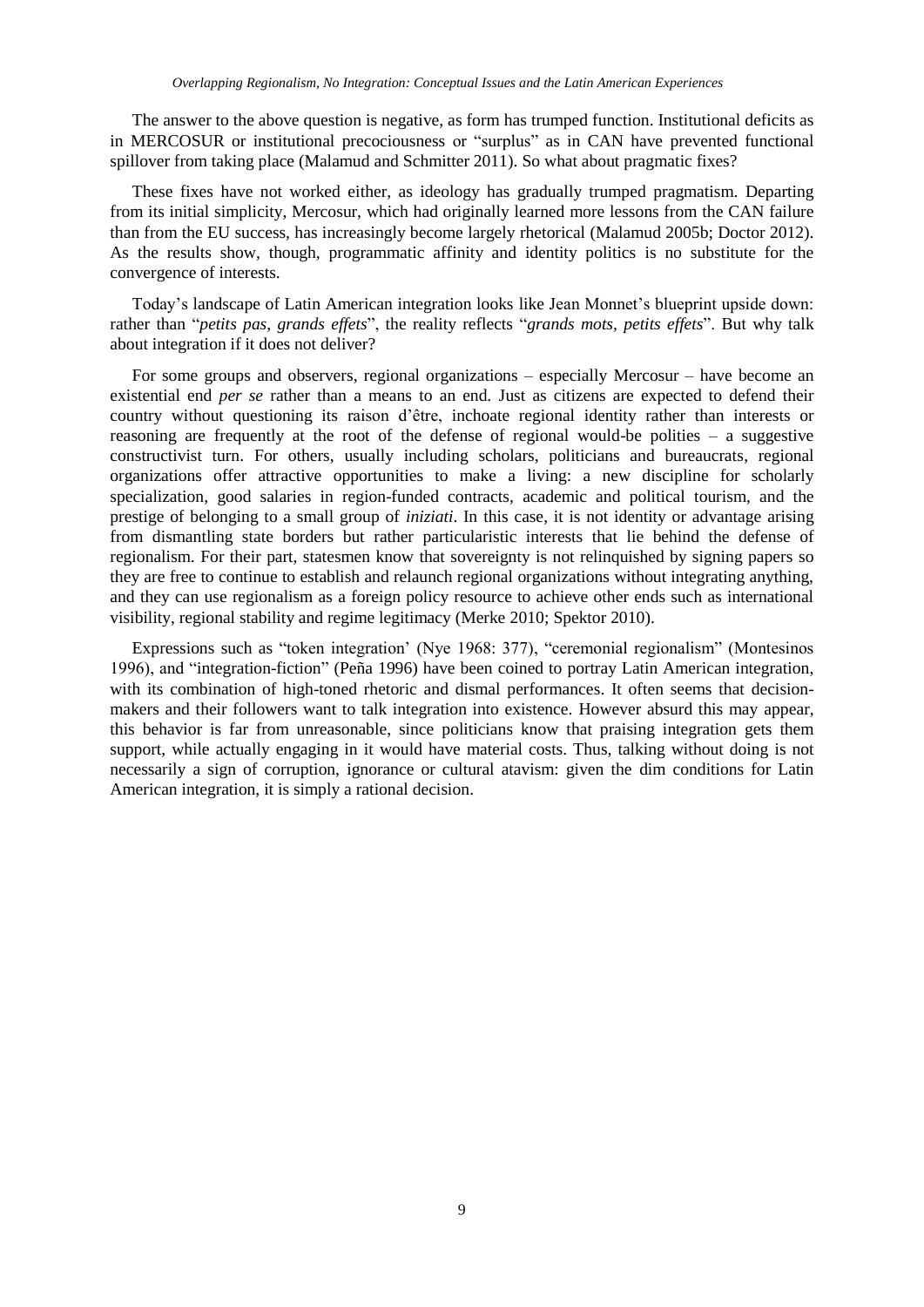#### **References**

Archer, Clive (2001) *International Organizations*, London & New York, Routledge.

Balassa, Bela (1961) *The Theory of Economic Integration*. Westport, Conn.: Greenwood Press.

- Bouzas, Roberto, Pedro da Motta Veiga and Ramón Torrent (2002) "In-depth analysis of Mercosur integration, its prospectives and the effects thereof on the market access of EU goods, services and investment", *Report presented to the Commission of the European Communities*, Observatory of Globalization, Barcelona.
- Burges, Sean W. (2005) "Bounded by the reality of trade: practical limits to a South American region", *Cambridge Review of International Affairs*, 18(3): 437-54.
- Claude, Inis L. (1971) *Swords into Plowshares. The Problems and Progress of International Organization*. New York: Random House.
- Deutsch, Karl W., S.A. Burrell, R.A. Kann, M. Lee Jr, M. Lichterman, R.E. Lindgren, F.L. Loewenheim, and R.W. Van Wagenen. (1957) *Political Community and the North Atlantic Area*. Princeton: Princeton University Press.
- Guimarães, Samuel Pinheiro (2012) "Relatório ao Conselho de Ministros", *Alto Representante Geral do Mercosul*, June, [http://www.amersur.org.ar/Integ/Guimaraes1206.pdf,](http://www.amersur.org.ar/Integ/Guimaraes1206.pdf) accessed 5 December 2012.
- Haas, Ernst B. (1958) *The Uniting of Europe*. Stanford: Stanford University Press.
- Haas, Ernst B. (1964) *Beyond the Nation-State. Functionalism and International Organization*. Stanford: Stanford University Press.
- Haas, Ernst B. (1967) "The Uniting of Europe and the 'Uniting of Latin America'," *Journal of Common Market Studies*, 5(4), pp. 315-43.
- Haas, Ernst B. (1971) "The study of regional integration: reflections on the joy and anguish of pretheorizing", in L.N. Lindberg and S.A. Scheingold (eds) *Regional Integration: Theory and Research*. Cambridge, MA: Harvard University Press.
- Haas, Ernst B. and Philippe C. Schmitter (1964) "Economics and Differential Patterns of Integration: Projections about Unity in Latin America," *International Organization*, 18(4), pp. 705-37.
- Hettne, Bjorn, A. Inotai and O. Sunkel (eds.) (1999) *Globalism and the New Regionalism* Basingstoke: Macmillan.
- Hettne, Bjorn and Fredrik Söderbaum (1998) "The New Regionalism Approach", *Politeia* 17(3): 6-21.
- Hix, Simon (1994) "The Study of the European Community: The Challenge to Comparative Politics", *West European Politics*, 17(1): 1-30.
- Hurrell, Andrew 'Regionalism in Theoretical Perspective', in L Fawcett and A Hurrell (eds), *Regionalism in World Politics. Regional Organization and International Order* (Oxford, Oxford University Press, 1995).
- Lindberg, Leon N. (1963) *The Political Dynamics of European Economic Integration*. Stanford: Stanford University Press.
- Malamud, Andrés (2005a) "Presidential Diplomacy and the Institutional Underpinnings of Mercosur. An Empirical Examination", *Latin American Research Review*, 40(1): 138-64.
- Malamud, Andrés (2005b) "MERCOSUR turns 15: between rising rhetoric and declining achievement", *Cambridge Review of International Affairs*, 18(3): 421-36.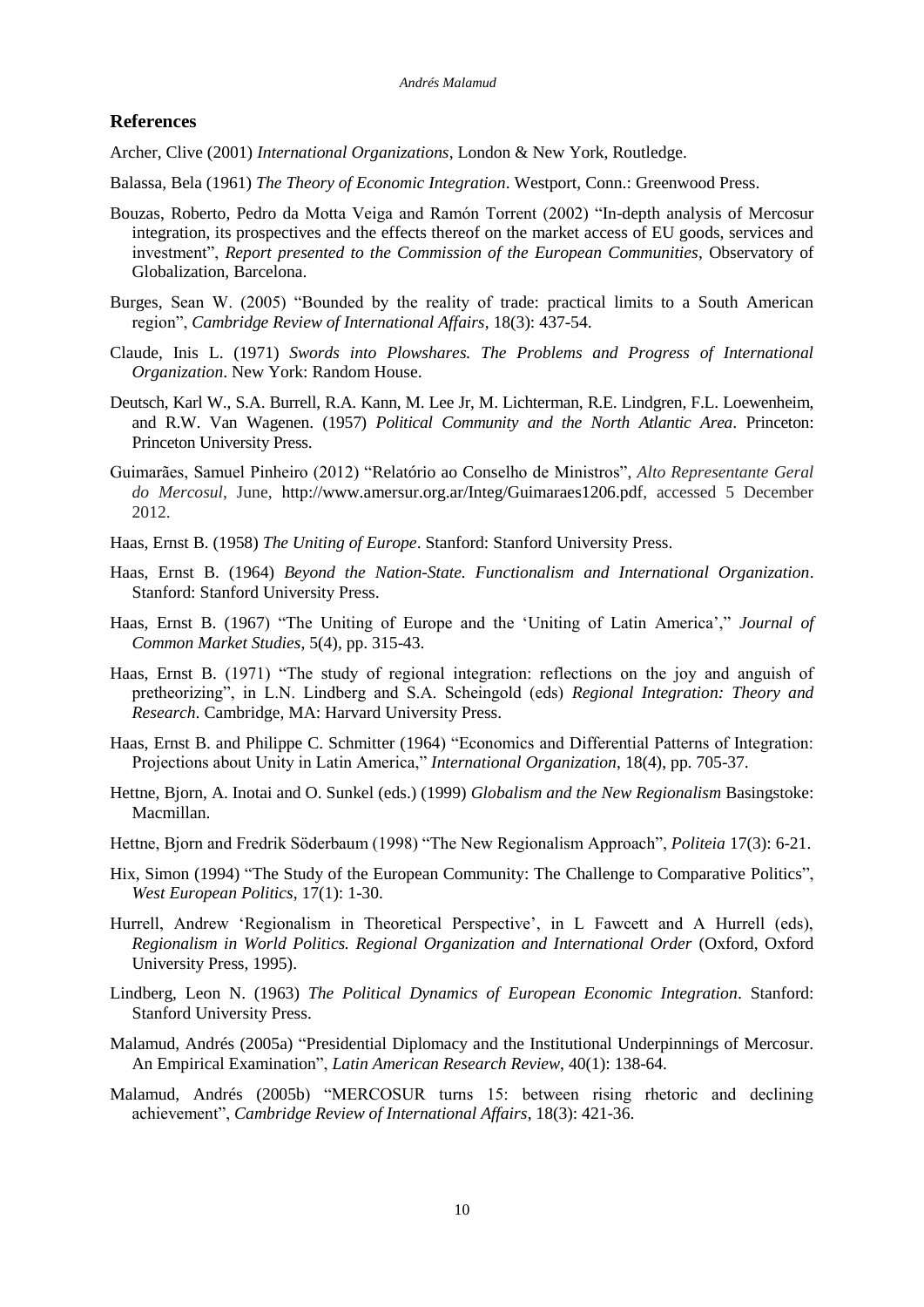- Malamud, Andrés (2010) "Latin American Regionalism and EU Studies", *Journal of European Integration*, 32(6): 637-57.
- Malamud, Andrés (2011) "A Leader without Followers? The Growing Divergence Between the Regional and Global Performance of Brazilian Foreign Policy", *Latin American Politics and Society*, 53(3): 1-24.
- Malamud, Andrés and Gian Luca Gardini (2012) "Has Regionalism Peaked? The Latin American Quagmire and its Lessons", *The International Spectator*, 47(1): 123-40.
- Malamud, Andrés and Philippe C. Schmitter (2011) "The Experience of European Integration and the Potential for Integration in South America", in Alex Warleigh-Lack, Nick Robinson and Ben Rosamond (eds) *New Regionalism and the European Union. Dialogues, Comparisons and New Research Directions*. London and New York: Routledge, 135-57.
- Mattli, Walter (1999) *The Logic of Regional Integration. Europe and Beyond*. Cambridge: Cambridge University Press.
- Merke, Federico (2010) "De Bolívar a Bush: los usos del regionalismo en América Latina". Paper delivered at the *V Congreso Latinoamericano de Ciencia Política*, ALACIP, Buenos Aires, 28-30 July.
- Montesinos, Verónica (1996) "Ceremonial regionalism, institutions and integration in the Americas", *Studies in Comparative International Development*, 31(2): 110-23.
- Nye, Joseph N. (1968) *International Regionalism*. Boston: Little, Brown & Co.
- Peña, Félix (1996) "El Mercosur y los acuerdos de integración económica en América Latina: ¿qué lecciones pueden extraerse de la experiencia acumulada?," *Archivos del Presente*, 2(24), Buenos Aires.
- Riggirozzi, Pía and Diana Tussie (2012) *The Rise of Post-Hegemonic Regionalism in Latin America*. Dordrecht: Springer.
- Rüland, Jürgen and Karsten Bechle (2011) "Defending State-Centric Regionalism through Mimicry and Localization: Regional Parliamentary Bodies in the Association of Southeast Asian Nations (ASEAN) and Mercosur", *Occasional Paper* N°2, Southeast Asian Studies at the University of Freiburg.
- Sanahuja, José Antonio (2009) "Del 'regionalismo abierto' al 'regionalismo post-liberal'. Crisis y cambio en la integración regional en América Latina", *Anuario de la Integración Regional de América Latina y el Gran Caribe*, 7: 12-54.
- Scharpf, Fritz W. (1996) "Negative and Positive Integration in the Political Economy of European Welfare States", in Gary Marks, Fritz W. Scharpf, Philippe C. Schmitter and Wolfgang Streeck: *Governance in the European Union*. London: Sage Publications.
- Schmitter, Philippe C. (2004) "Neo-Neofunctionalism", in Antje Wiener and Thomas Diez, eds: *European Integration Theory*. Oxford: Oxford University Press, 45-74.
- Söderbaum, Fredrik and Alberta Sbragia (2010) "EU Studies and the 'New Regionalism': What can be Gained from Dialogue?", *Journal of European Integration*, 32(6): 563-82.
- Spektor, Matías (2010) "Ideias de ativismo regional: a transformação das leituras brasileiras da região", *Revista Brasileira de Política Internacional*, 53 (1): 25-44.
- Valladão, Alfredo G. A. (2006) "Brazil: An Ambiguous Leader", prepared for *GIGA Conference on 'Regional Powers in Asia, Africa, Latin America and the Middle East'*, Hamburg, 11-12 December.